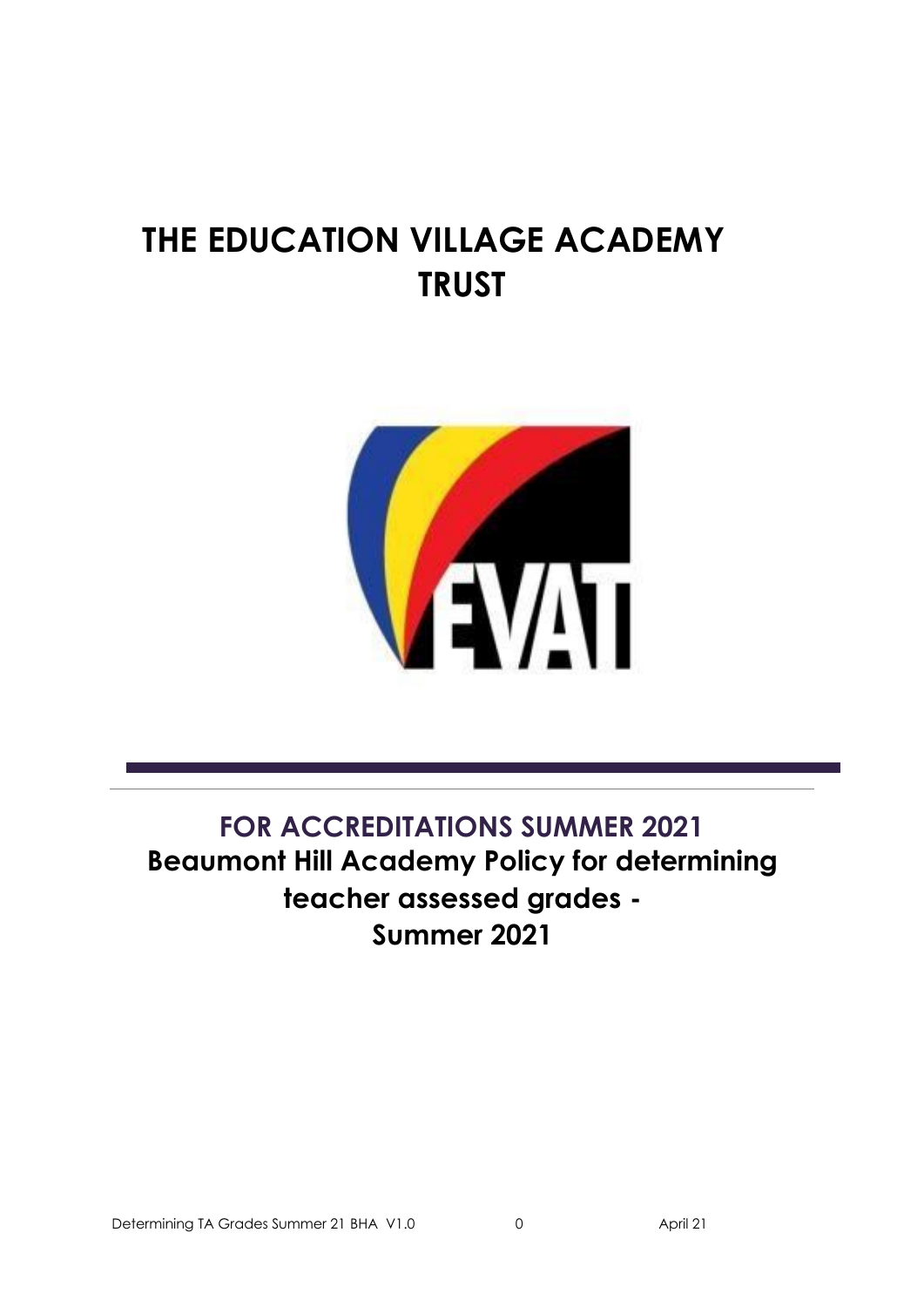## **Version Control**

| Version:         | Date:    | <b>Policy</b><br><b>Owner:</b> | <b>Amendments</b><br>made by: | <b>Details of</b><br>amendments<br>made:   | <b>Reviewed</b><br>by: | <b>Approved</b><br>by: |
|------------------|----------|--------------------------------|-------------------------------|--------------------------------------------|------------------------|------------------------|
| 0.1              | 28.04.21 | Adrian<br>Lynch                | S Perry                       | New Policy                                 |                        |                        |
| V <sub>0.2</sub> | 29.04.21 | Adrian<br>Lynch                | <b>Wendy Turpin</b>           | Trust Format                               | S Perry                |                        |
| V1.0             | 29.04.21 | Adrian<br>Lynch                | Wendy Turpin                  | Final version<br>following ESC<br>approval | <b>ESC</b>             | 29.04.21               |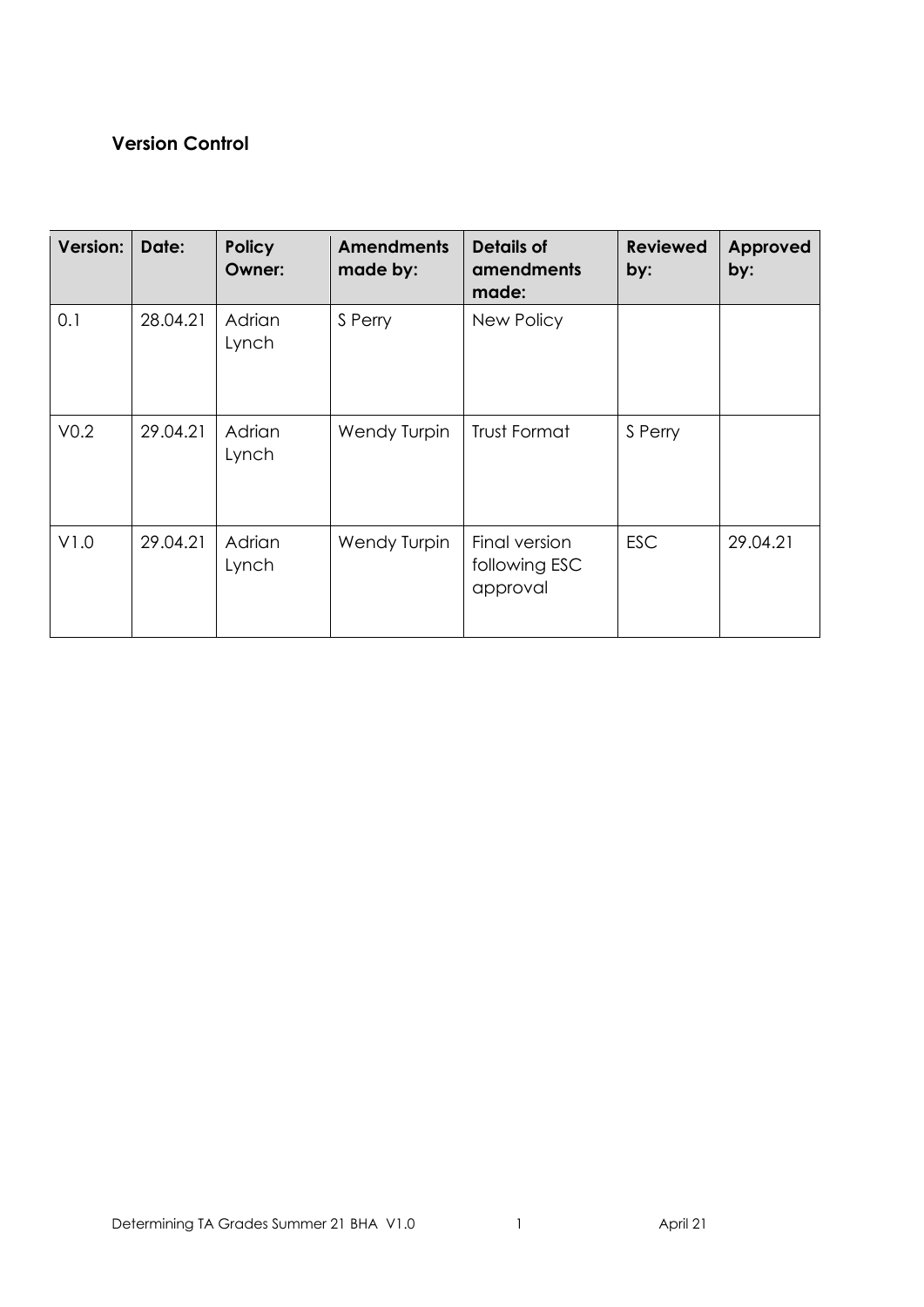

At The Education Village Academy Trust, all children, young people and adults are valued both as individuals and as part of the wider Trust community. We aim to provide a safe, happy and caring environment within which everyone can thrive.

## Core values

Our Trust's activities are informed by our core values, which mean that we:

- 1. recognise the *worth* of each *individual* by valuing the personal qualities they demonstrate in their learning, living and working
- 2. recognise the *experiences* of children and young people by valuing the *talents* and *skills* they bring into their schooling, and we commit to ensuring that schooling enhances these talents and skills
- 3. embrace *difference* and *harmony* by valuing *diversity*
- 4. display *integrity* and *authenticity* by valuing *openness*, *trust*, *fairness*, *honesty* and *respect* for all people
- 5. foster *ambition, high aspirations* and *independent* spirit by valuing each individual's abilities, aptitudes and desire to create, explore and grow
- 6. commit to *hard work* and *high standards* in provision, behaviours and outcomes
- 7. help, support and enable others by valuing *relationships* with all stakeholders, being *emotionally intelligent*, building *resilience* and being *forward-looking*
- 8. acknowledge the role of *networks* by valuing the ways in which people can live together, collaborate and make positive contributions as *citizens*
- 9. acknowledge the place of school in the *community*, including the broader *global* community, by valuing the essential nature of the relationship between schools and the social and economic environments in which they operate

**This policy, and its associated procedures and protocols, are based on these key principles.**

#### **Contents**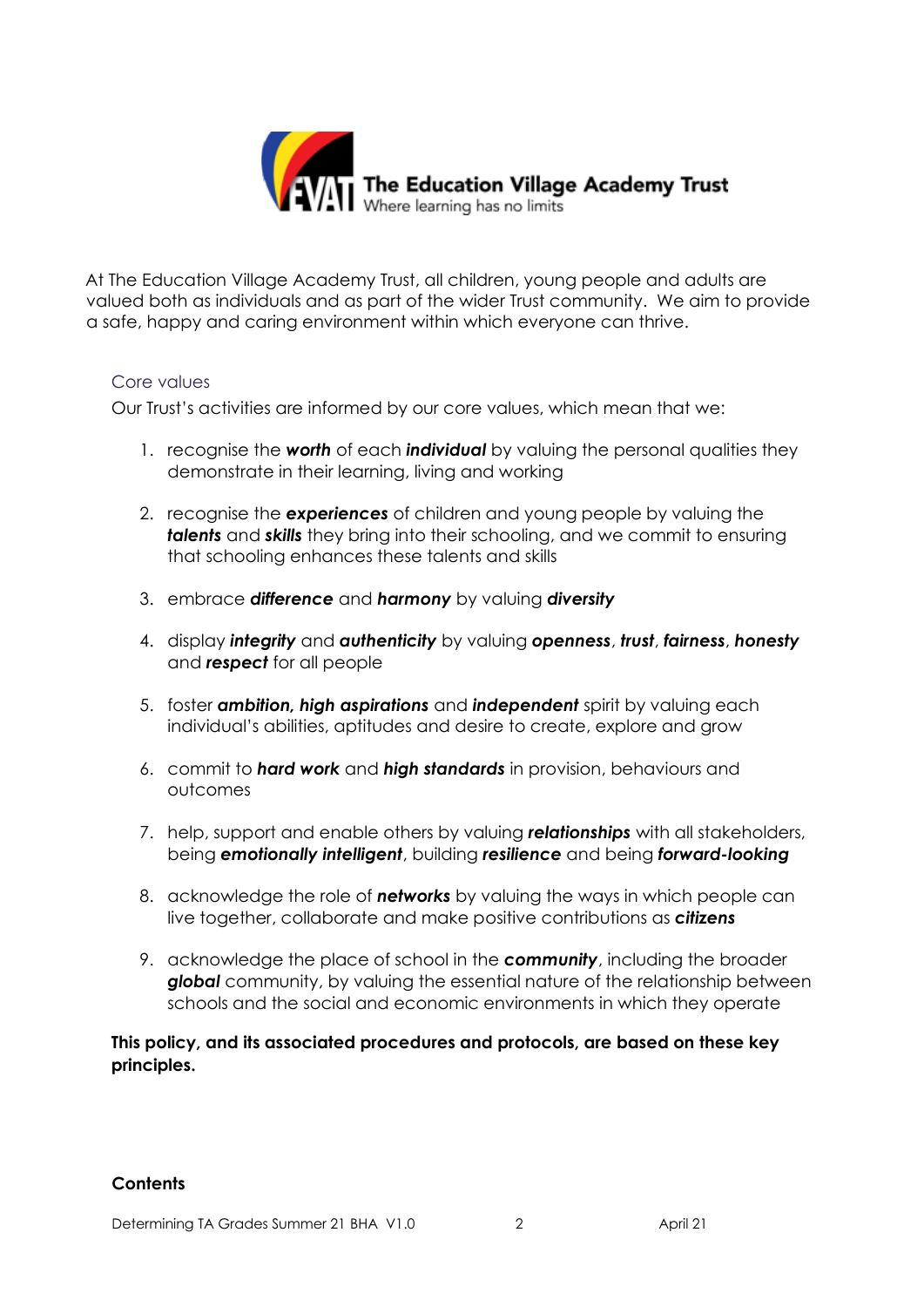## **Contents**

| 1.  |                                                                      |  |
|-----|----------------------------------------------------------------------|--|
| 2.  |                                                                      |  |
| 3.  |                                                                      |  |
| 4.  |                                                                      |  |
| 5.  |                                                                      |  |
| 6.  |                                                                      |  |
|     |                                                                      |  |
| 7.  | <b>Comparison of Teacher Assessed Grades to Results for Previous</b> |  |
| 8.  |                                                                      |  |
| 9.  | Addressing Disruption/differential Lost Learning (DLL) 11            |  |
| 10. |                                                                      |  |
| 11. | Recording Decisions and Retention of Evidence and Data 12            |  |
| 12. |                                                                      |  |
| 13. | Confidentiality, Malpractice and Conflicts of Interest 14            |  |
| 14. |                                                                      |  |
| 15. |                                                                      |  |
|     |                                                                      |  |
|     |                                                                      |  |
|     |                                                                      |  |
|     |                                                                      |  |

Where reference is made to an 'Academy' or a 'School' the intention is that the policy is universal and applies to both.

## <span id="page-3-0"></span>**1. Statement of Intent**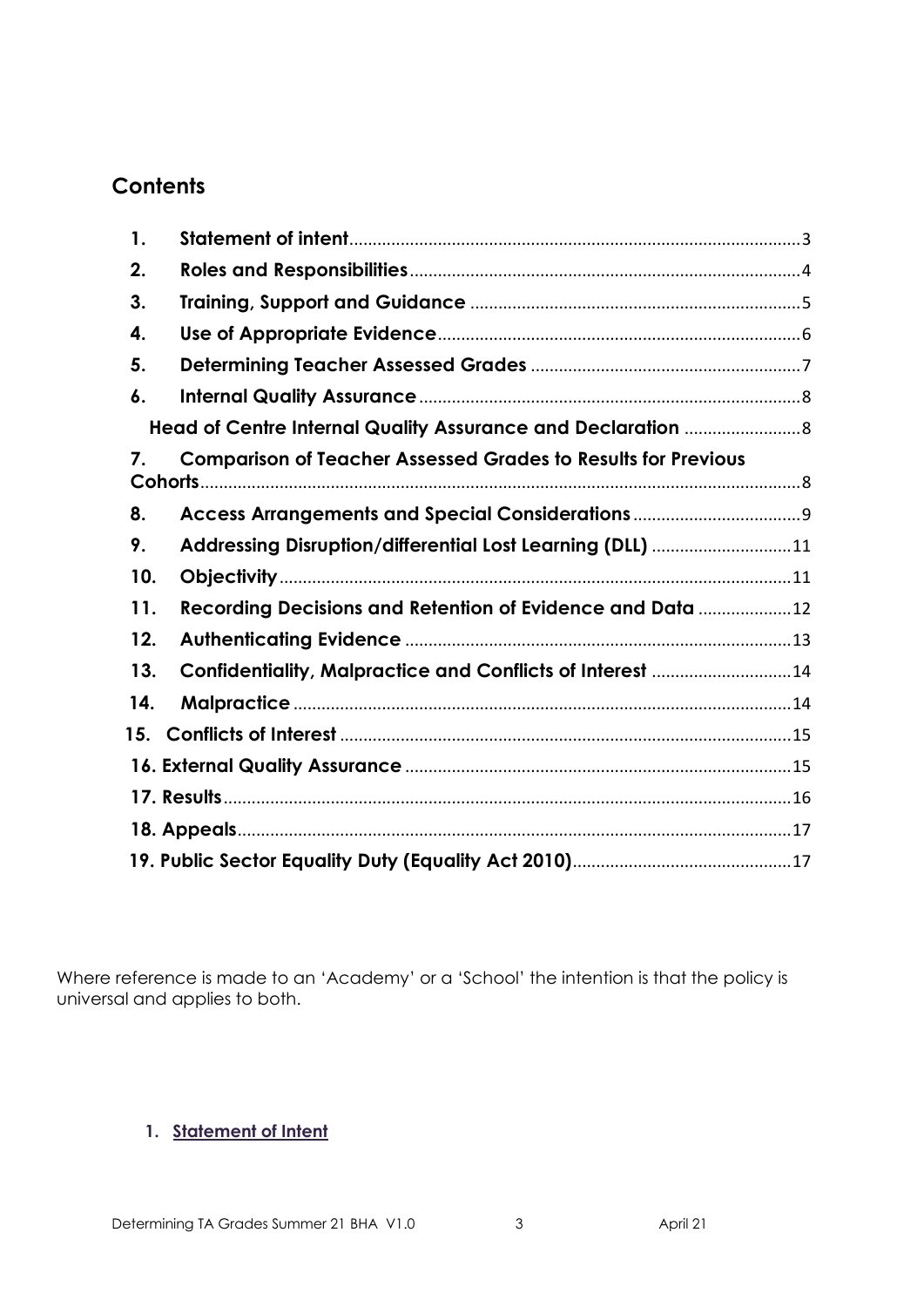## **Statement of Intent**

This section provides details of the purpose of this document, as appropriate to our centre:

The purpose of this policy is:

- To ensure that teacher assessed grades are determined fairly, consistently, free from bias and effectively within and across departments.
- To ensure the operation of effective processes with clear guidelines and support for staff.
- To ensure that all staff involved in the processes clearly understand their roles and responsibilities.
- To support teachers to take evidence-based decisions in line with Joint Council for Qualifications guidance.
- To ensure the consideration of historical centre data in the process, and the appropriate decision making in respect of, teacher assessed grades.
- To support a high standard of internal quality assurance in the allocation of teacher assessed grades.
- To support our centre in meeting its obligations in relation to equality legislation.
- To ensure our centre meets all requirements set out by the Department of Education, Ofqual, the Joint Council for Qualifications and awarding organisations for Summer 2021 qualifications.
- To ensure the process for communicating to candidates and their parents/carers how they will be assessed is clear, in order to give confidence.

## <span id="page-4-0"></span>**2. Roles and Responsibilities**

#### **Roles and Responsibilities**

This section gives details of the roles and responsibilities within our centre:

## **Head of Centre**

- Our Head of Centre, Mr A Lynch, will be responsible for approving our policy for determining teacher assessed grades.
- Our Head of Centre has overall responsibility for the school as an examinations centre and will ensure that clear roles and responsibilities of all staff are defined.
- Our Head of Centre will confirm that teacher assessed grade decisions represent the academic judgement made by teachers and that the checks in place ensure these align with the guidance on standards provided by awarding organisations.
- Our Head of Centre will ensure a robust internal quality assurance process has been produced and signed-off in advance of results being submitted.

## **Senior Leadership Team and Heads of Department**

Our Senior Leadership Team and Heads of Departments will:

• provide training and support to our other staff.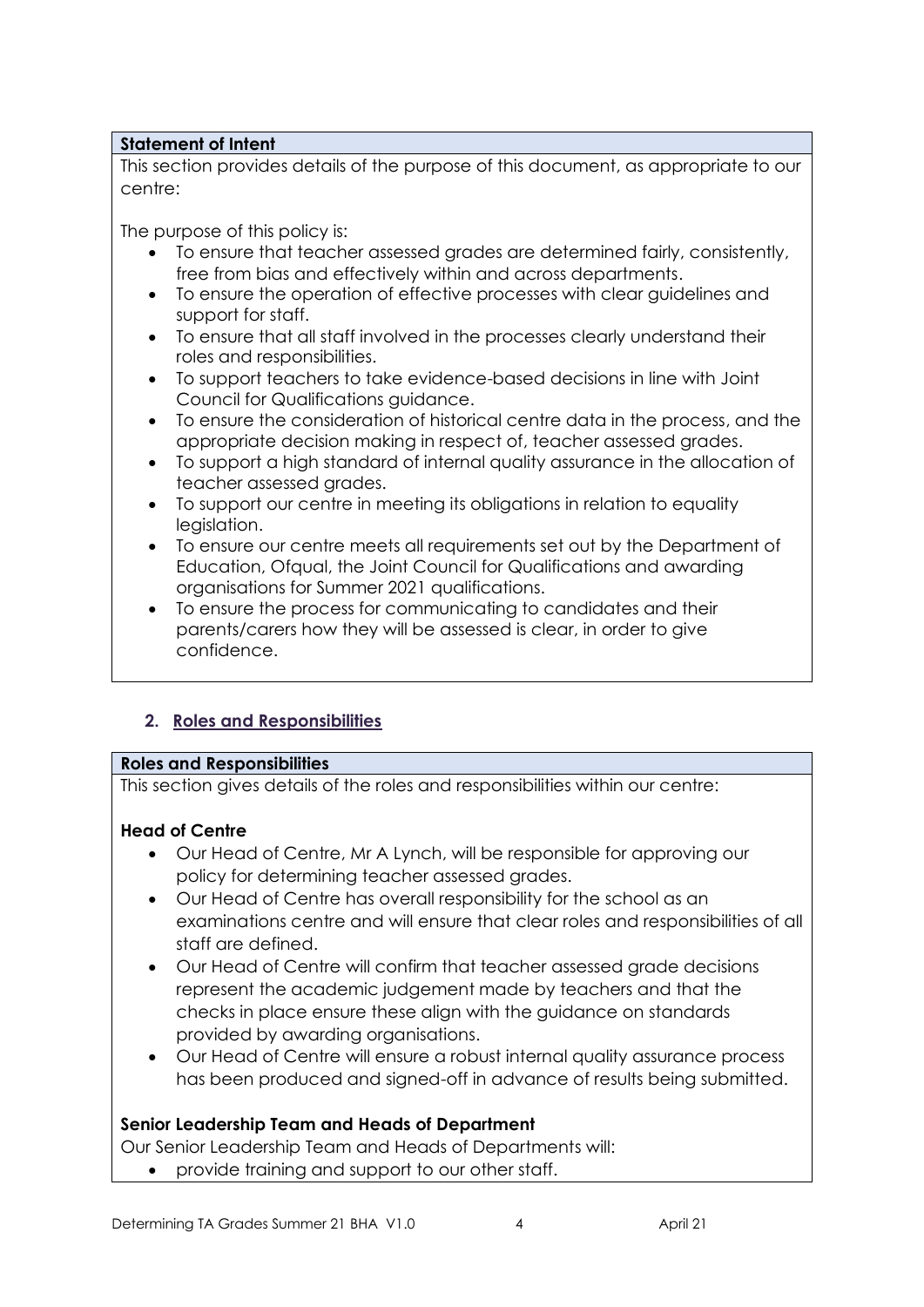- support the Head of Centre in the quality assurance of the final teacher assessed grades.
- ensure an effective approach within and across departments and authenticating the preliminary outcome from single teacher subjects.
- be responsible for ensuring staff have a clear understanding of the internal and external quality assurance processes and their role within it.
- ensure that all teachers within their department make consistent judgements about student evidence in deriving a grade.
- ensure all staff conduct assessments under the appropriate levels of control with reference to quidance provided by the Joint Council for Qualifications.
- ensure teachers have the information required to make accurate and fair judgments.
- ensure that a Head of Department Checklist is completed for each qualification that they are submitting.

## **Teachers/ Specialist Teachers / SENCo**

Our teachers, specialist teachers and SENCo will:

- ensure they conduct assessments under our centre's appropriate levels of control and have sufficient evidence, in line with this Centre Policy and guidance from the Joint Council for Qualifications, to provide teacher assessed grades for each student they have entered for a qualification.
- ensure that the teacher assessed grade they assign to each student is a fair, valid and reliable reflection of the assessed evidence available for each student.
- make judgements based on what each student has been taught and what they have been assessed on, as outlined in the section on grading in the main JCQ guidance**.**
- produce an Assessment Record for each subject cohort, that includes the nature of the assessment evidence being used, the level of control for assessments considered, and any other evidence that explains the determination of the final teacher assessed grades. Any necessary variations for individual students will also be recorded.
- securely store and be able to retrieve sufficient evidence to justify their decisions.

## **Examinations Officer**

Our Examinations Officer will:

• be responsible for the administration of our final teacher assessed grades and for managing the post-results services.

## <span id="page-5-0"></span>**3. Training, Support and Guidance**

## **Training**

This section provides details of the approach our centre will take to training, support and guidance in determining teacher assessed grades this year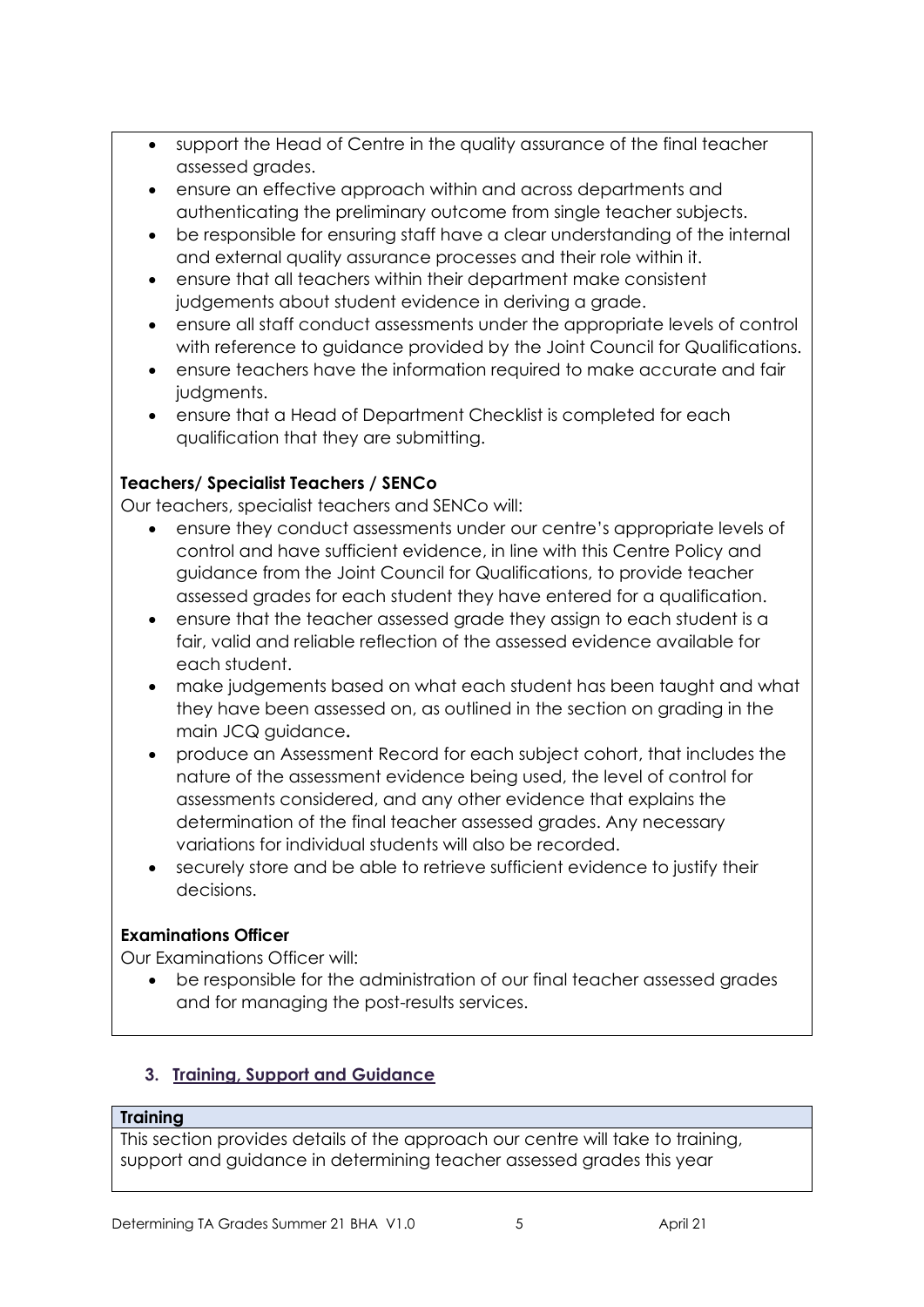- Teachers involved in determining grades in our centre will attend any centre-based training to help achieve consistency and fairness to all students.
- Teachers will engage fully with all training and support that has been provided by the Joint Council for Qualifications and the awarding organisations.

**Support for Newly Qualified Teachers and Teachers less familiar with assessment**  This section provides details of our approach to training, support and guidance for newly qualified teachers and teachers less familiar with assessment

- We will provide mentoring from experienced teachers to NQTs and teachers less familiar with assessment.
- We will put in place additional internal reviews of teacher assessed grades for NQTs and other teachers as appropriate.

## <span id="page-6-0"></span>**4. Use of Appropriate Evidence**

## **Use of Evidence**

This section of our Centre Policy indicates how our centre will give due regard to the section in the JCQ guidance entitled: Guidance on grading for teachers.

- Teachers making judgements will have regard to the Ofqual Head of Centre guidance on recommended evidence, and further guidance provided by awarding organisations.
- All candidate evidence used to determine teacher assessed grades, and associated documentation, will be retained and made available for the purposes of external quality assurance and appeals.
- We will be using student work produced in response to assessment materials provided by our awarding organisation(s), including groups of questions, past papers or similar materials such as practice or sample papers.
- We will use non-exam assessment work (often referred to as coursework), even if this has not been fully completed.
- We will use student work produced in centre-devised tasks that reflect the specification, that follow the same format as awarding organisation materials, and have been marked in a way that reflects awarding organisation mark schemes.
- We will use substantial class or homework (including work that took place during remote learning).
- We will use internal tests taken by pupils.
- We will use mock exams taken over the course of study.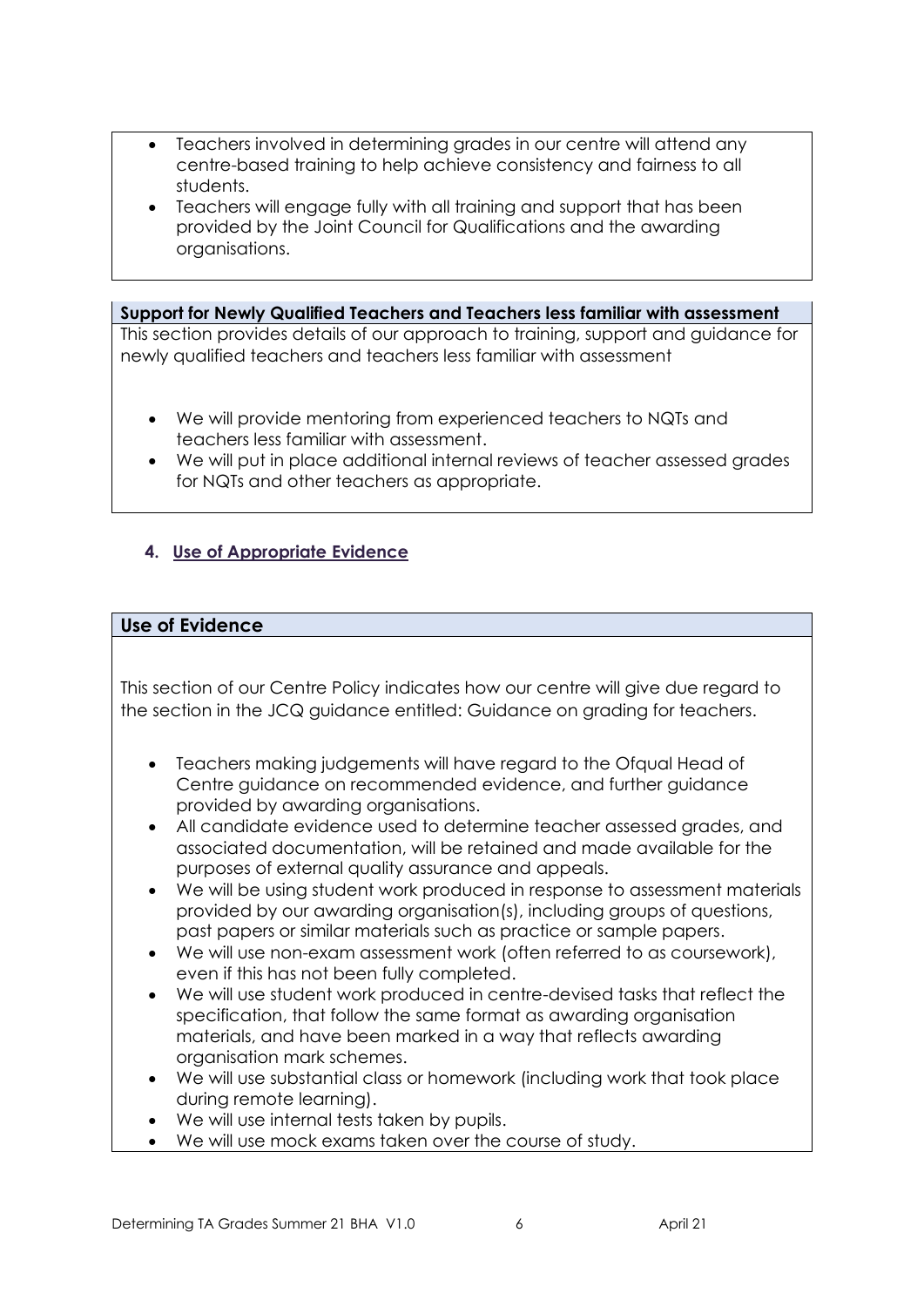• We will use records of a student's capability and performance over the course of study in performance-based subjects such as music, drama and PE.

We provide further detail in the following areas:

Additional Assessment Materials

- We will use additional assessment materials to give students the opportunity to show what they know, understand or can do in an area of content that has been taught but not yet assessed.
- We will use additional assessment materials to give students an opportunity to show improvement, for example, to validate or replace an existing piece of evidence.
- We will use additional assessment materials to support consistency of judgement between teachers or classes by giving everyone the same task to complete.
- We will combine and/or remove elements of questions where, for example, a multi-part question includes a part which focuses on an element of the specification that hasn't been taught.

Our centre will ensure the appropriateness of evidence and balance of evidence in arriving at grades in the following ways:

- We will consider the level of control under which an assessment was completed, for example, whether the evidence was produced under high control and under supervision or at home.
- We will ensure that we are able to authenticate the work as the student's own, especially where that work was not completed within the school or college.
- We will consider the limitations of assessing a student's performance when using assessments that have been completed more than once, or drafted and redrafted, where this is not a skill being assessed.
- We will consider the specification and assessment objective coverage of the assessment.
- We will consider the depth and breadth of knowledge, understanding and skills assessed, especially higher order skills within individual assessments.

## <span id="page-7-0"></span>**5. Determining Teacher Assessed Grades**

## **Awarding Teacher Assessed Grades Based on Evidence**

We give details here of our centre's approach to awarding teacher assessed grades.

• Our teachers will determine grades based on evidence which is commensurate with the standard at which a student is performing, i.e. their demonstrated knowledge, understanding and skills across the content of the course they have been taught.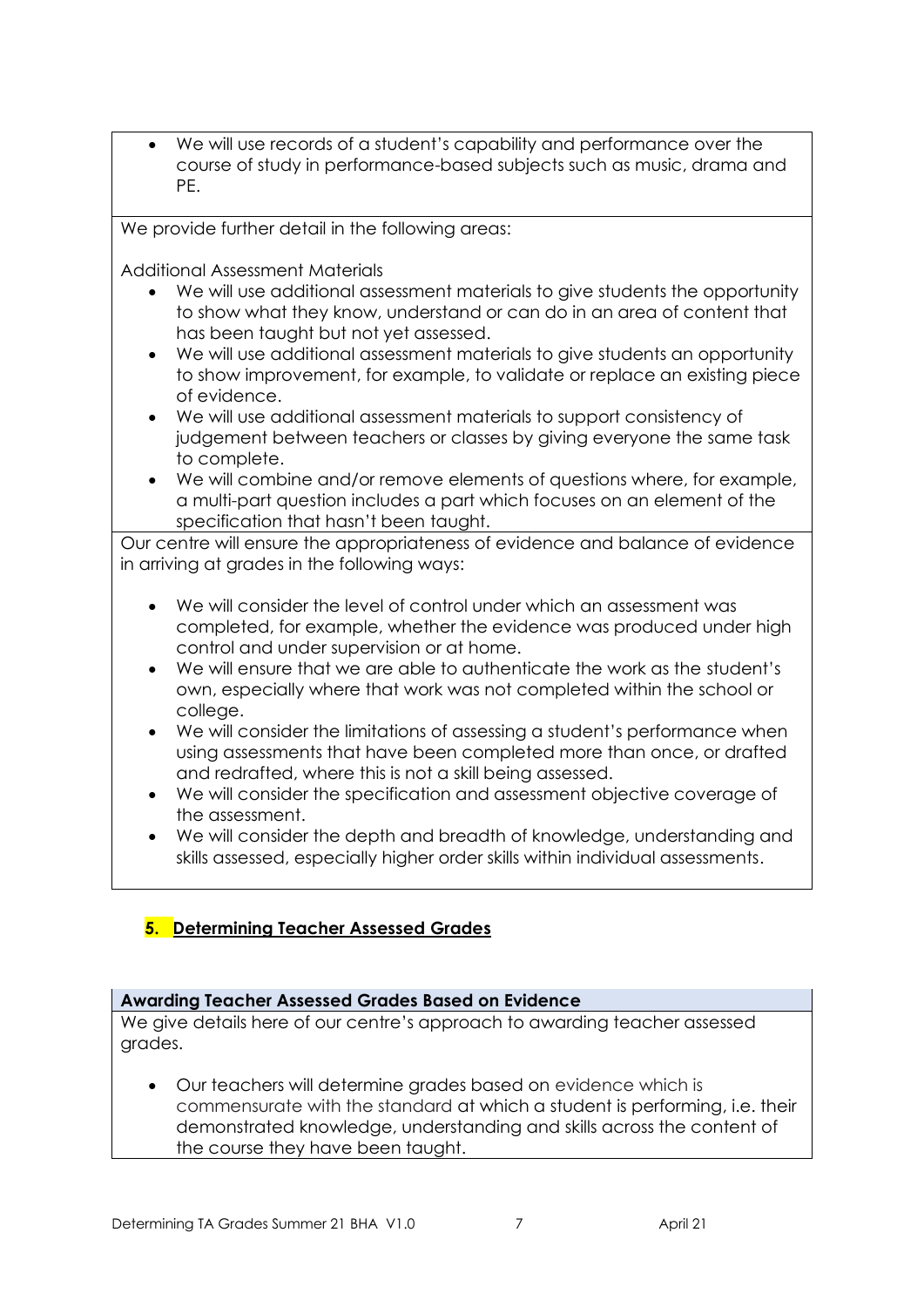- Our teachers will record how the evidence was used to arrive at a fair and objective grade, which is free from bias.
- Our teachers will produce an Assessment Record for each subject cohort and will share this with their Head of Department. Any necessary variations for individual students will also be shared.

## <span id="page-8-0"></span>**6. Internal Quality Assurance**

## <span id="page-8-1"></span>**Head of Centre Internal Quality Assurance and Declaration**

#### **Internal Quality Assurance**

This section gives details of our approach to internal standardisation, within and across subject departments.

- We will ensure that all teachers involved in deriving teacher assessed grades read and understand this Centre Policy document.
- In subjects where there is more than one teacher and/or class in the department, we will ensure that our centre carries out an internal standardisation process.
- We will ensure that all teachers are provided with training and support to ensure they take a consistent approach to:
	- o Arriving at teacher assessed grades
	- o Marking of evidence
	- o Reaching a holistic grading decision
	- o Applying the use of grading support and documentation
- We will conduct internal standardisation across all grades.
- We will ensure that the Assessment Record will form the basis of internal standardisation and discussions across teachers to agree the awarding of teacher assessed grades.
- Where necessary, we will review and reflect on individual grading decisions to ensure alignment with the standards as outlined by our awarding organisation(s).
- Where appropriate, we will amend individual grade decisions to ensure alignment with the standards as outlined by our awarding organisation(s).
- Where there is only one teacher involved in marking assessments and determining grades, then the output of this activity will be reviewed by an appropriate member of staff within the centre.
	- o Sarah Perry
- In respect of equality legislation, we will consider the range of evidence for students of different protected characteristics that are included in our internal standardisation.

## <span id="page-8-2"></span>**7. Comparison of Teacher Assessed Grades to Results for Previous Cohorts**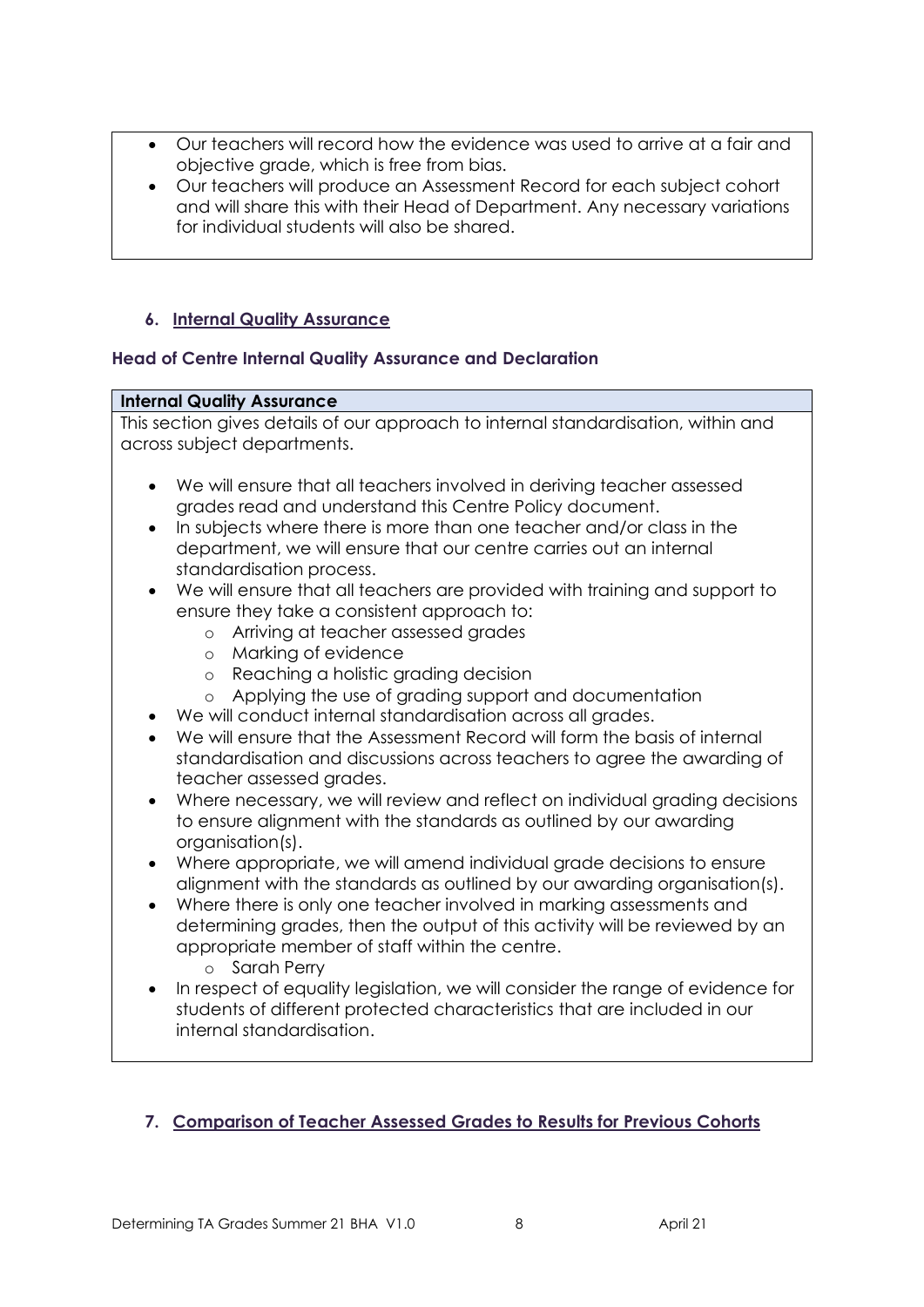## **Comparison of Teacher Assessed Grades to Results for Previous Cohorts**

This section gives details of our internal process to ensure a comparison of teacher assessed grades at qualification level to results for previous cohorts in our centre taking the same qualification.

- We will compile information on the grades awarded to our students in past June series in which exams took place (e.g. 2017 - 2019).
- We will consider the size of our cohort from year to year.
- We will consider the stability of our centre's overall grade outcomes from year to year.
- We will consider both subject and centre level variation in our outcomes during the internal quality assurance process.
- We will prepare a succinct narrative on the outcomes of the review against historic data which, in the event of significant divergence from the qualifications-levels profiles attained in previous examined years, which address the reasons for this divergence. This commentary will be available for subsequent review during the QA process.

This section gives details of the approach our centre will follow if our initial teacher assessed grades for a qualification are viewed as overly lenient or harsh compared to results in previous years.

- We will compile historical data giving appropriate regard to potential mixtures of A\*-G and 9-1 grades in GCSEs. Where required, we will use the Ofqual guidance to convert legacy grades into the new 9 to 1 scale.
- We will bring together other data sources that will help to quality assure the grades we intend to award in 2021.

This section gives details of changes in our cohorts that need to be reflected in our comparisons.

• We will omit subjects that we no longer offer from the historical data.

## <span id="page-9-0"></span>**8. Access Arrangements and Special Considerations**

## **Reasonable Adjustments and Mitigating Circumstances (special consideration)**

This section gives details of our approach to access arrangements and mitigating circumstances (special consideration).

• Where students have agreed access arrangements or reasonable adjustments (for example a reader or scribe) we will make every effort to ensure that these arrangements are in place when assessments are being taken.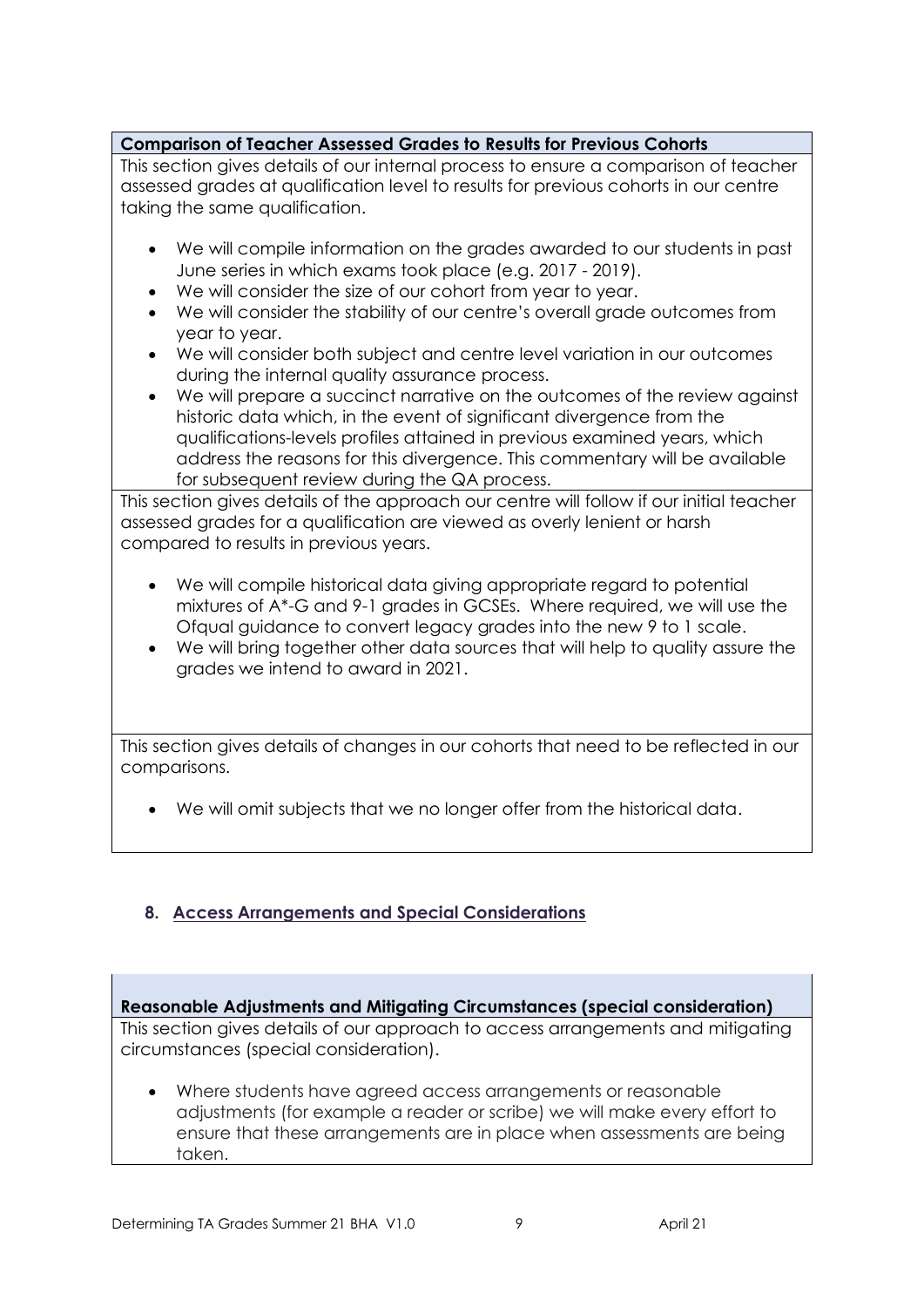- Where an assessment has taken place without an agreed reasonable adjustment or access arrangement, we will remove that assessment from the basket of evidence and alternative evidence obtained.
- Where illness or other personal circumstances might have affected performance in assessments used in determining a student's standard of performance, we will take account of this when making judgements.
- We will record, as part of the Assessment Record, how we have incorporated any necessary variations to take account of the impact of illness or personal circumstances on the performance of individual students in assessments.
- To ensure consistency in the application of Special Consideration, we will ensure all teachers have read and understood the document:  $JCQ - A$  $JCQ - A$ [guide to the special consideration process, with effect from 1 September](https://www.jcq.org.uk/wp-content/uploads/2020/08/A-guide-to-the-spec-con-process-202021-Website-version.pdf)  [2020](https://www.jcq.org.uk/wp-content/uploads/2020/08/A-guide-to-the-spec-con-process-202021-Website-version.pdf)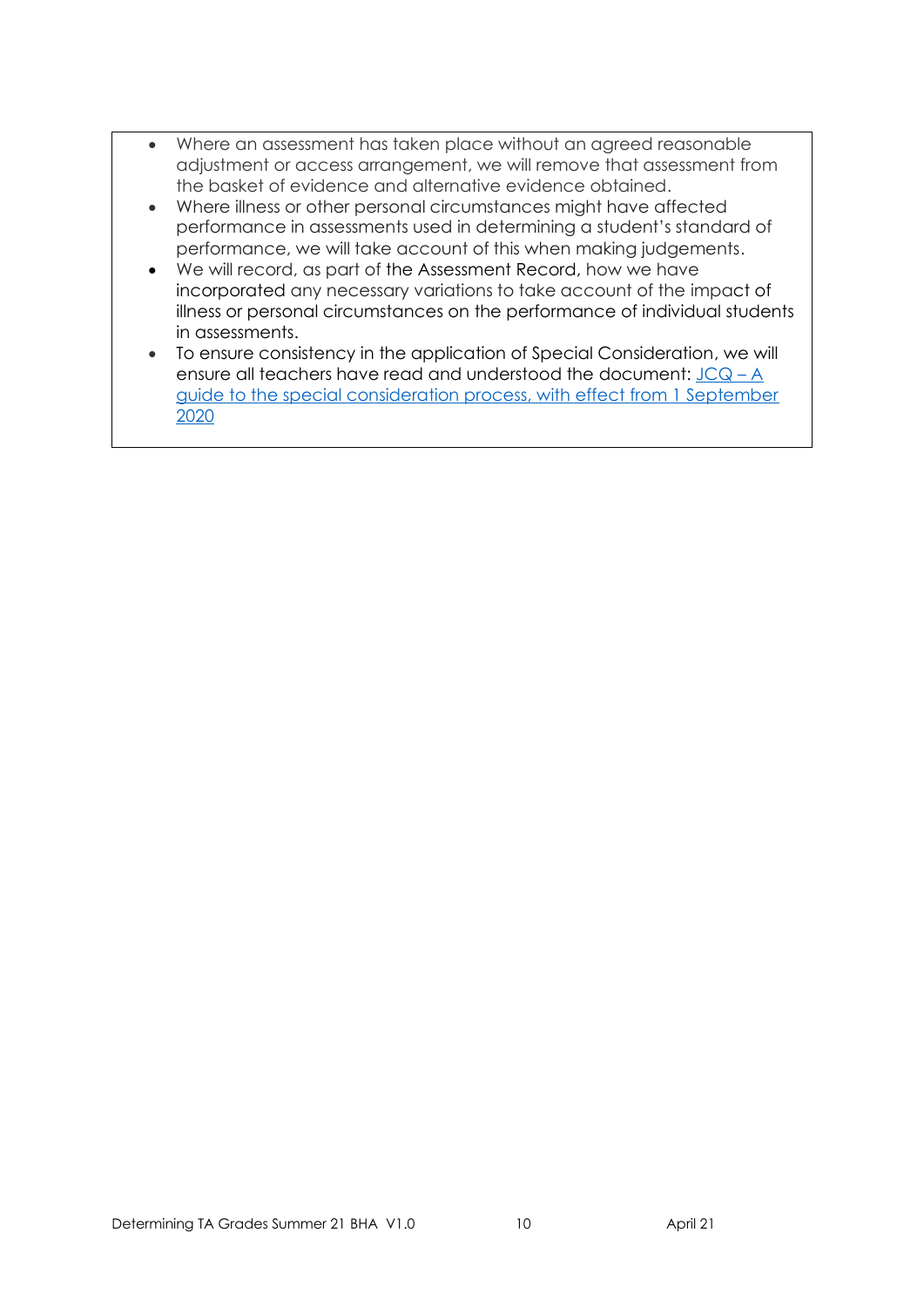## <span id="page-11-0"></span>**9. Addressing Disruption/differential Lost Learning (DLL)**

## **Addressing Disruption/Differentiated Lost Learning (DLL)**

This section gives details of our approach to address disruption or differentiated lost teaching.

• Teacher assessed grades will be determined based on evidence of the content that has been taught and assessed for each student.

## <span id="page-11-1"></span>**10. Objectivity**

## **Objectivity**

This section gives a summary of the arrangements in place within our centre in relation to objectivity.

Staff will fulfil their duties and responsibilities in relation to relevant equality and disability legislation.

Senior Leaders, Heads of Department and Centre will consider:

- sources of unfairness and bias (situations/contexts, difficulty, presentation and format, language, conditions for assessment, marker preconceptions);
- how to minimise bias in questions and marking and hidden forms of bias); and
- bias in teacher assessed grades.

To ensure objectivity, all staff involved in determining teacher assessed grades will be made aware that:

- unconscious bias can skew judgements;
- the evidence presented should be valued for its own merit as an indication of performance and attainment;
- teacher assessed grades should not be influenced by candidates' positive or challenging personal circumstances, character, behaviour, appearance, socio-economic background, or protected characteristics;
- unconscious bias is more likely to occur when quick opinions are formed; and

Our internal standardisation process will help to ensure that there are different perspectives to the quality assurance process.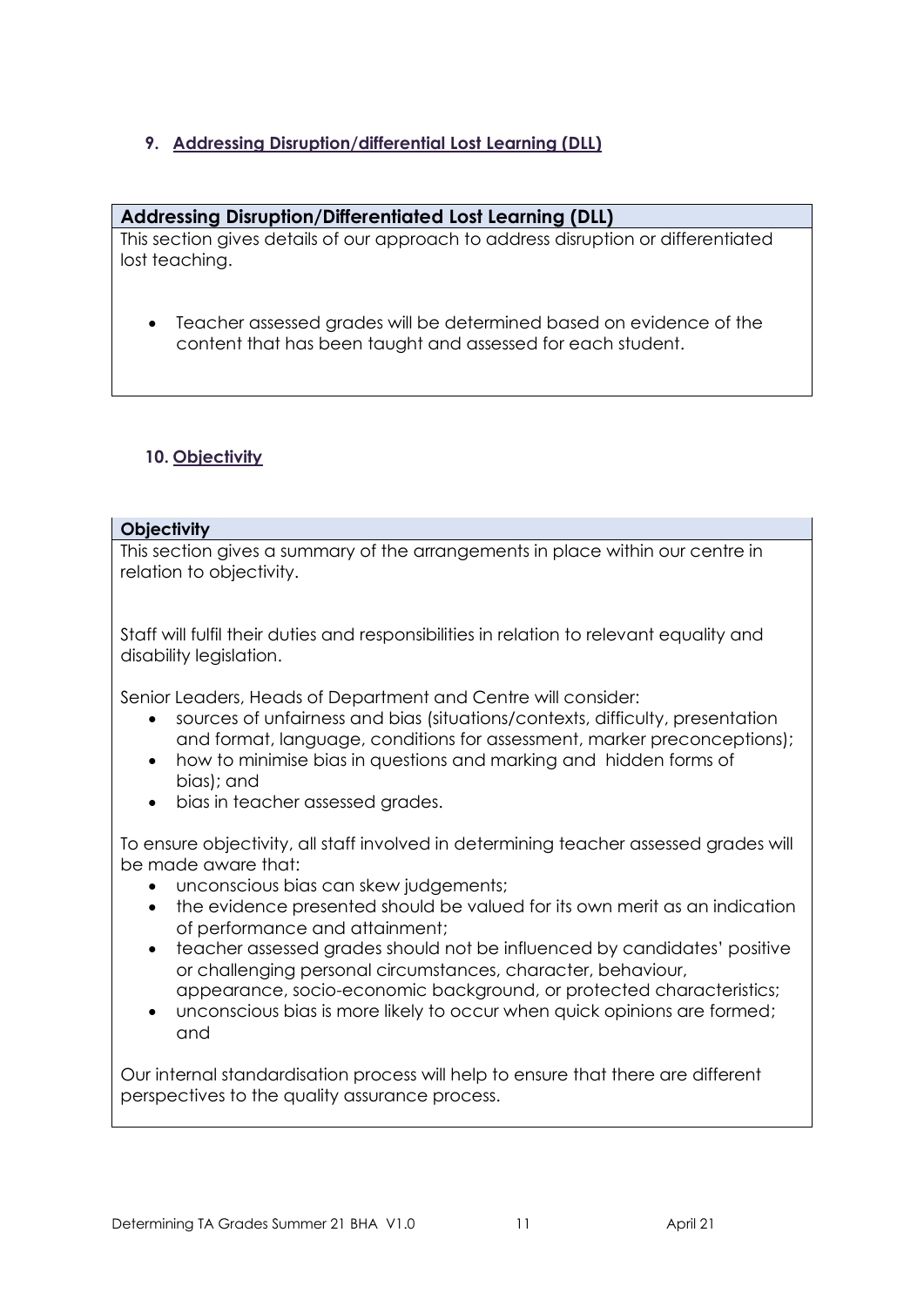## <span id="page-12-0"></span>**11. Recording Decisions and Retention of Evidence and Data**

## **Recording Decisions and Retention of Evidence and Data**

This section outlines our approach to recording decisions and retaining evidence and data.

- We will ensure that teachers and Heads of Departments maintain records that show how the teacher assessed grades process operated, including the rationale for decisions in relation to individual marks/grades.
- We will ensure that evidence is maintained across a variety of tasks to develop a holistic view of each student's demonstrated knowledge, understanding and skills in the areas of content taught.
- We will put in place recording requirements for the various stages of the process to ensure the accurate and secure retention of the evidence used to make decisions.
- We will comply with our obligations regarding data protection legislation.
- We will ensure that the grades accurately reflect the evidence submitted.
- We will ensure that evidence is retained electronically or on paper in a secure centre-based system that can be readily shared with our awarding organisation(s).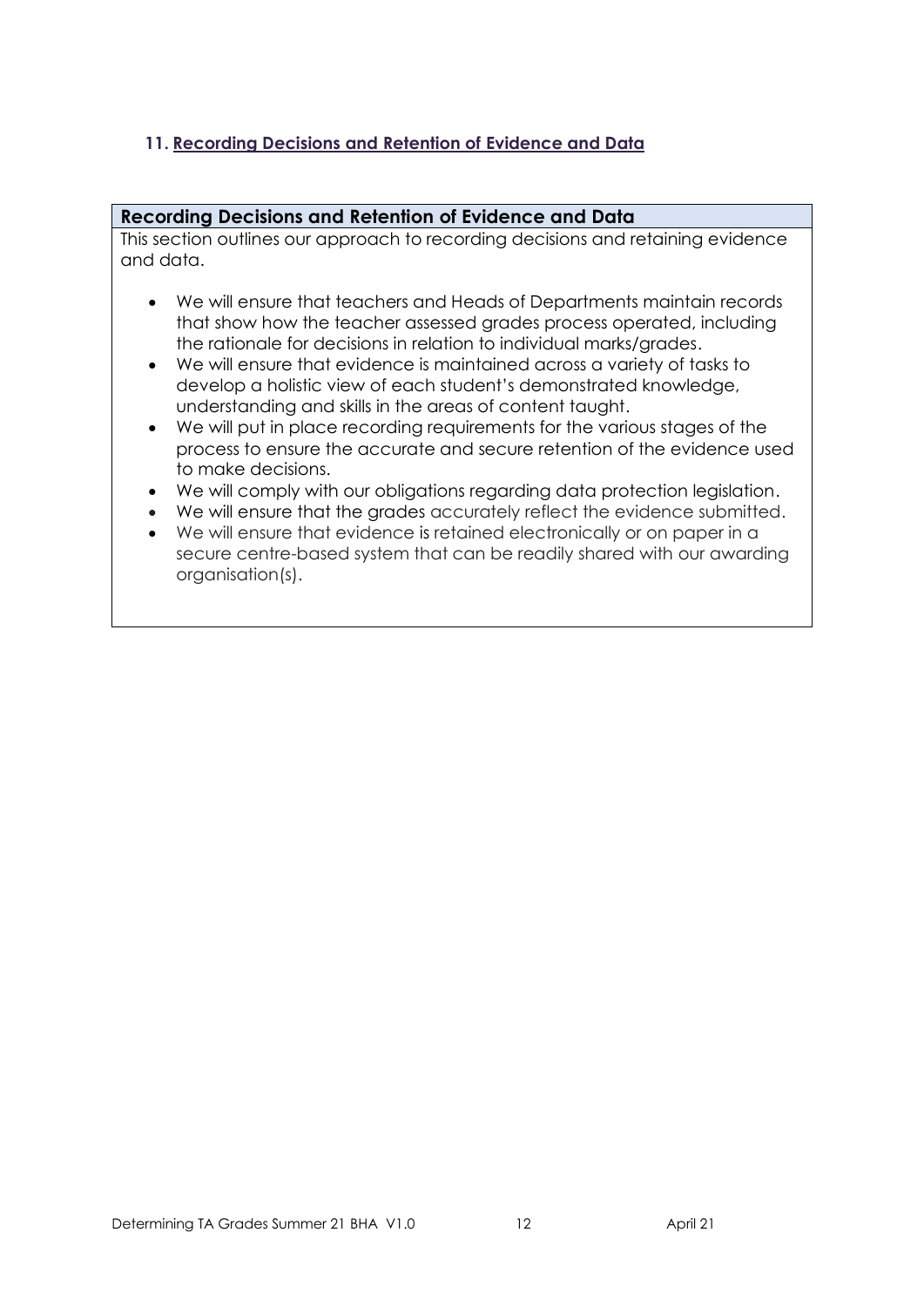## <span id="page-13-0"></span>**12. Authenticating Evidence**

## **Authenticating Evidence**

This section of our Centre Policy details the mechanisms in place to ensure that teachers are confident in the authenticity of evidence, and the process for dealing with cases where evidence is not thought to be authentic.

- Robust mechanisms, which will include;
	- $\triangleright$  internal standardisations,
	- $\triangleright$  internal verifications,
	- ➢ lesson observations,
	- $\triangleright$  work scrutiny,
	- $\triangleright$  a marking and feedback policy,
	- ➢ controlled assessments with fully trained staff adhering to JCQ guidelines,
	- ➢ witness statements and observation records,
	- ➢ completed whole past papers
	- ➢ additional assessment papers (provided by exam boards)
	- ➢ coursework
	- ➢ records of students' capability and performance over the course
	- ➢ records of individual progress over the period of study and prior to the period of study
	- ➢ external agency reports such as EP, OT
	- ➢ Access arrangement assessment reports

will be in place to ensure that teachers are confident that work used as evidence is the students' own and that no inappropriate levels of support have been given to students to complete it, either within the centre or with external tutors.

• It is understood that awarding organisations will investigate instances where it appears evidence is not authentic. We will follow all guidance provided by awarding organisations to support these determinations of authenticity.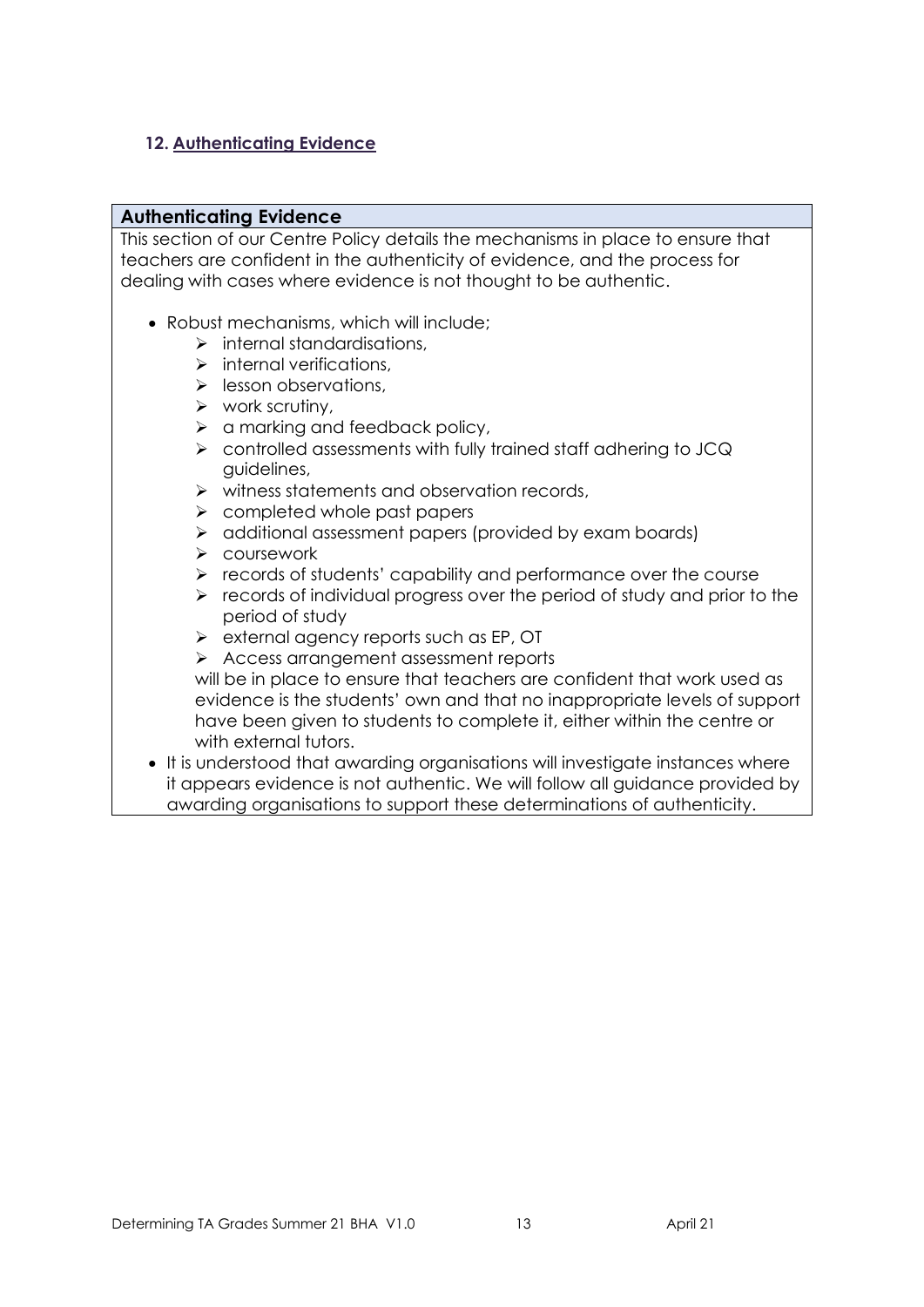## <span id="page-14-0"></span>**13. Confidentiality, Malpractice and Conflicts of Interest**

## **Confidentiality**

This section details the measures in place in our centre to maintain the confidentiality of grades, while sharing information regarding the range of evidence on which the grades will be based.

- All staff involved have been made aware of the need to maintain the confidentiality of teacher assessed grades.
- All teaching staff have been briefed on the requirement to share details of the range of evidence on which students' grades will be based, while ensuring that details of the final grades remain confidential.
- Relevant details from this Policy, including requirements around sharing details of evidence and the confidentiality requirements, have been shared with parents/guardians.

## <span id="page-14-1"></span>**14. Malpractice**

## **Malpractice**

This section details the measures in place in our centre to prevent malpractice and, where that proves impossible, to handle cases in accordance with awarding organisation requirements.

- Our general centre policies regarding malpractice, maladministration and conflicts of interest have been reviewed to ensure they address the specific challenges of delivery in Summer 2021.
- All staff involved have been made aware of these policies, and have received training in them as necessary.
- All staff involved have been made aware of the specific types of malpractice which may affect the Summer 2021 series including:
- o breaches of internal security;
- o deception;
- o improper assistance to students;
- o failure to appropriately authenticate a student's work;
- o over direction of students in preparation for common assessments;
- o allegations that centres submit grades not supported by evidence that they know to be inaccurate;
- o centres enter students who were not originally intending to certificate a grade in the Summer 2021 series;
- o failure to engage as requested with awarding organisations during the External Quality Assurance and appeal stages; and
- o failure to keep appropriate records of decisions made and teacher assessed grades.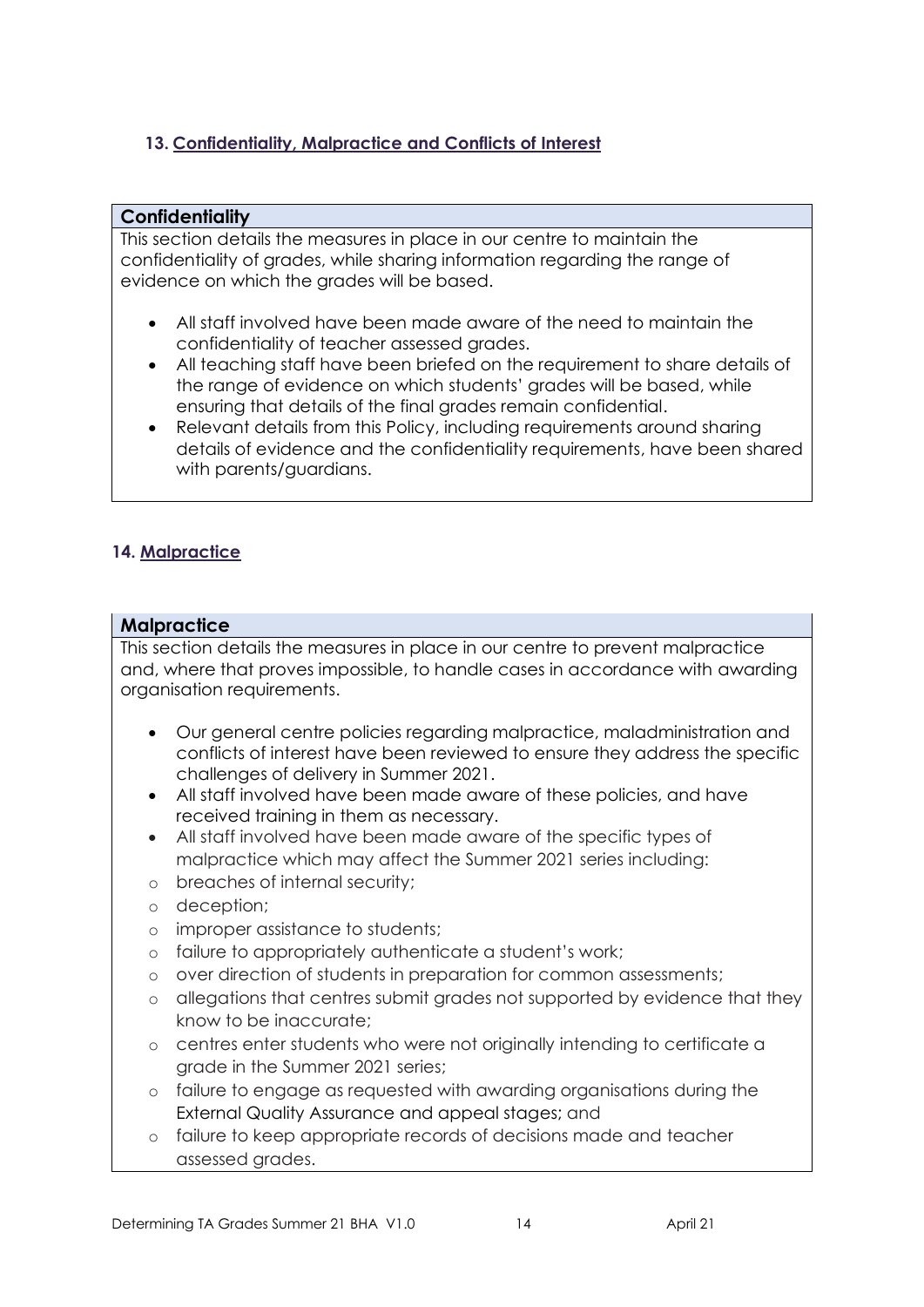• The consequences of malpractice or maladministration as published in the JCQ guidance: [JCQ Suspected](https://www.jcq.org.uk/exams-office/malpractice/jcq-suspected-malpractice-policies-and-procedures-2019-2020) Malpractice: Policies and Procedures and including the risk of a delay to students receiving their grades, up to, and including, removal of centre status have been outlined to all relevant staff.

## <span id="page-15-0"></span>**15 Conflicts of Interest**

## **Conflicts of Interest**

This section details our approach to addressing conflicts of interest, and how we will respond to such allegations.

- To protect the integrity of assessments, all staff involved in the determination of grades must declare any conflict of interest such as relationships with students to our Head of Centre for further consideration.
- Our Head of Centre will take appropriate action to manage any conflicts of interest arising with centre staff in accordance with the JCQ documents - [General Regulations for Approved Centres, 1 September](https://www.jcq.org.uk/wp-content/uploads/2020/09/Gen_regs_approved_centres_20-21_FINAL.pdf)  [2020 to 31 August 2021.](https://www.jcq.org.uk/wp-content/uploads/2020/09/Gen_regs_approved_centres_20-21_FINAL.pdf)
- We will also carefully consider the need if to separate duties and personnel to ensure fairness in later process reviews and appeals.

## <span id="page-15-1"></span>**16. External Quality Assurance**

## **External Quality Assurance**

This section outlines the arrangements we have in place to ensure the relevant documentation and assessment evidence can be provided in a timely manner for the purposes of External Quality Assurance sampling, and that staff can be made available to respond to enquiries.

- All staff involved have been made aware of the awarding organisation requirements for External Quality Assurance as set out in the **JCQ Guidance**.
- All necessary records of decision-making in relation to determining grades have been properly kept and can be made available for review as required.
- All student evidence on which decisions regarding the determination of grades has been retained and can be made available for review as required.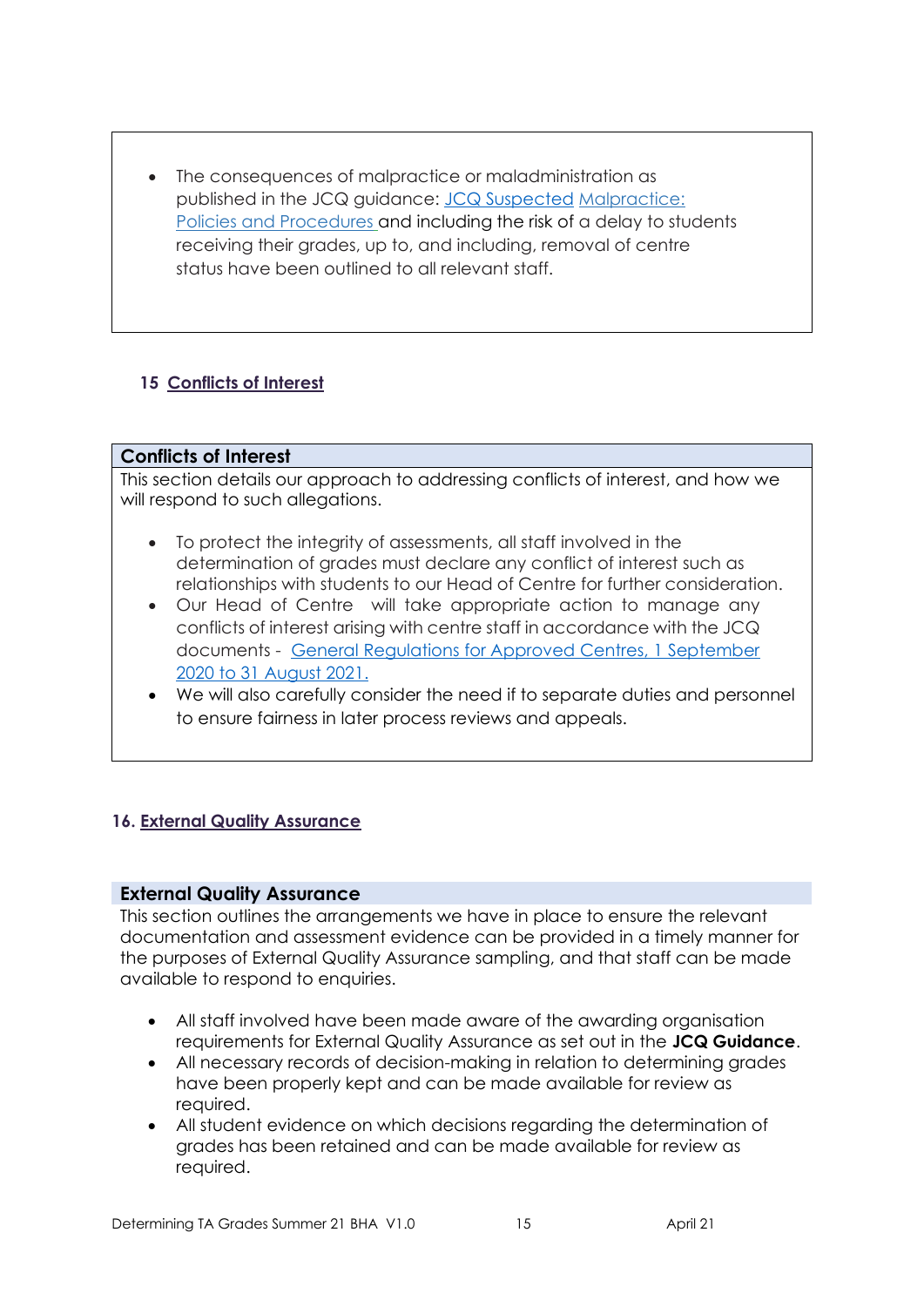- Instances where student evidence used to decide teacher assessed grades is not available, for example where the material has previously been returned to students and cannot now be retrieved, will be clearly recorded on the appropriate documentation.
- All staff involved have been briefed on the possibility of interaction with awarding organisations during the different stages of the External Quality Assurance process and can respond promptly and fully to enquiries, including attendance at Virtual Visits should this prove necessary.
- Arrangements are in place to respond fully and promptly to any additional requirements/reviews that may be identified as a result of the External Quality Assurance process.
- Staff have been made aware that a failure to respond fully and effectively to such additional requirements may result in further action by the awarding organisations, including the withholding of results.

## <span id="page-16-0"></span>**17. Results**

*This section details our approach to the issue of results to students and the provision of advice and guidance.* 

- All staff involved have been made aware of the specific arrangements for the issue of results in Summer 2021, including the issuing of A/AS and GCSE results in the same week.
- Arrangements will be made to ensure the necessary staffing, including exams office and support staff, to enable the efficient receipt and release of results to our students.
- Arrangements will be in place for the provision of all necessary advice, guidance and support, including pastoral support, to students on receipt of their results.
- Such guidance will include advice on the appeals process in place in 2021 (see below).
- Appropriate staff will be available to respond promptly to any requests for information from awarding organisations, for example regarding missing or incomplete results, to enable such issues to be swiftly resolved.
- Parents/guardians have been made aware of arrangements for results days.